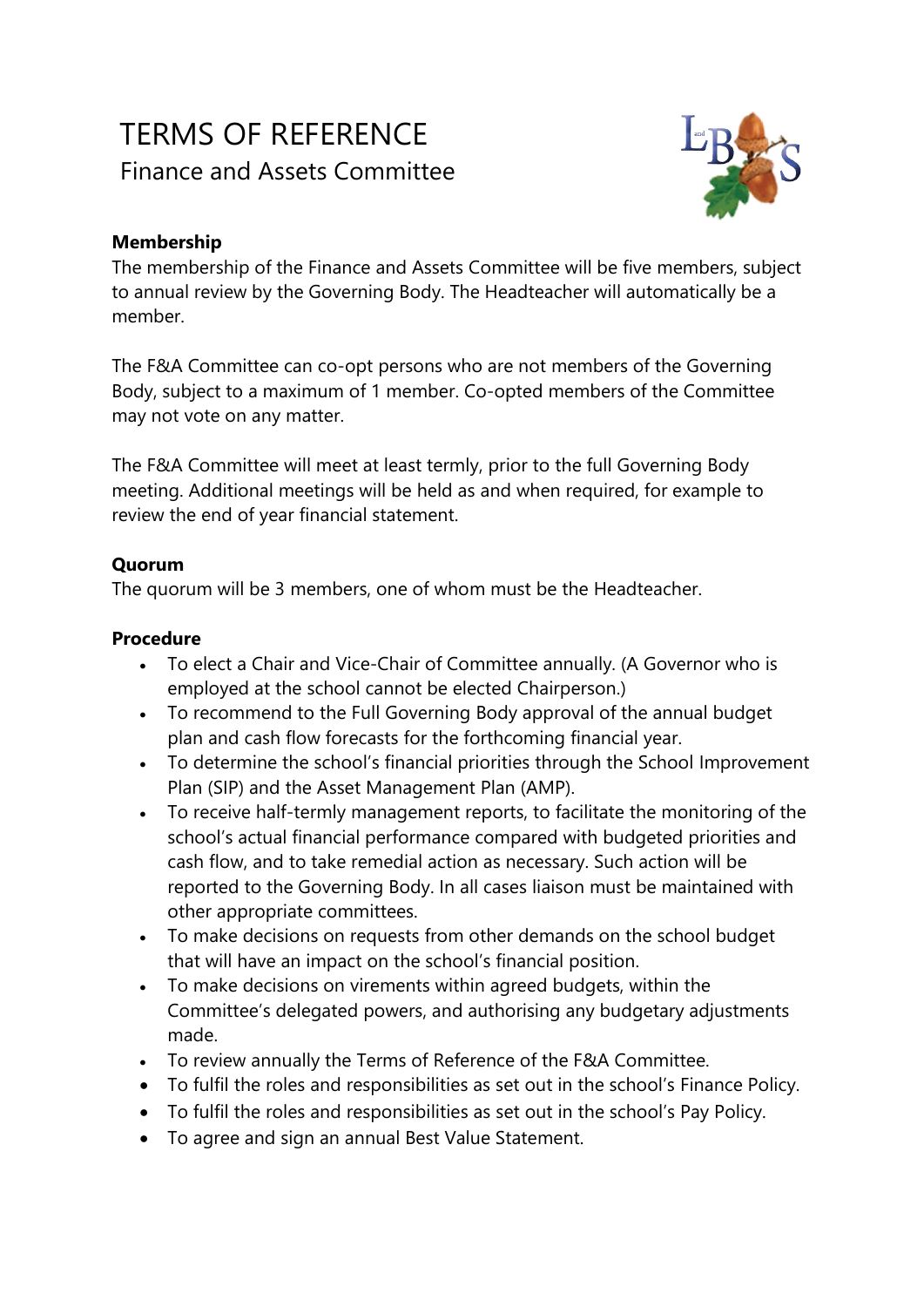- To receive and comment on the content of any audit report relating to LA funding, and to monitor the implementation of the agreed action plan.
- To ensure the school adheres to the policies and procedures as specified by the Department for Education and its Schools Financial Value Standard.
- To enable satisfactory completion of the Statement of Internal Control (SIC). In consultation with the Headteacher, to identify costs associated with property related projects and maintenance contracts to support the first formal budget plan of the Financial year.
- To establish and maintain an up to date property management and maintenance plan. To ensure that targets are set and monitored for property items and evidence is provided that milestones are met.
- A programme must be established to evaluate the impact of strategic decisions relating to large property projects, services and the infrastructure of the school.
- To prepare and report to the governing body a position statement including expenditure decisions made or recommended by the property committee at least termly. Report significant unexpected cost variance from the anticipated budget position to the governing body.
- To ensure that the school operates within the health and safety regulations and guidance of the County Council by actively monitoring the condition of the building and completing action points from the annual LA school inspection.
- To ensure, as far as is practical, that identified Health and Safety issues and findings of any H&S related incident reports are appropriately prioritised and discharged.
- To oversee the management of Regulatory Reform Fire Safety Order.
- To monitor expenditure of all funds devolved from the budget for property management on behalf of the governing body.
- To annually review relevant policies and recommend amendments or acceptance to the full governing body. The content must also support the schools aims and values.
- To make decisions in respect of service agreements and property maintenance contracts.
- To ensure that property priorities in the school development plan are appropriately assessed and an action plan constructed to discharge them.
- A report will be produced following every committee meeting and the minutes will be fed back to the governing body.